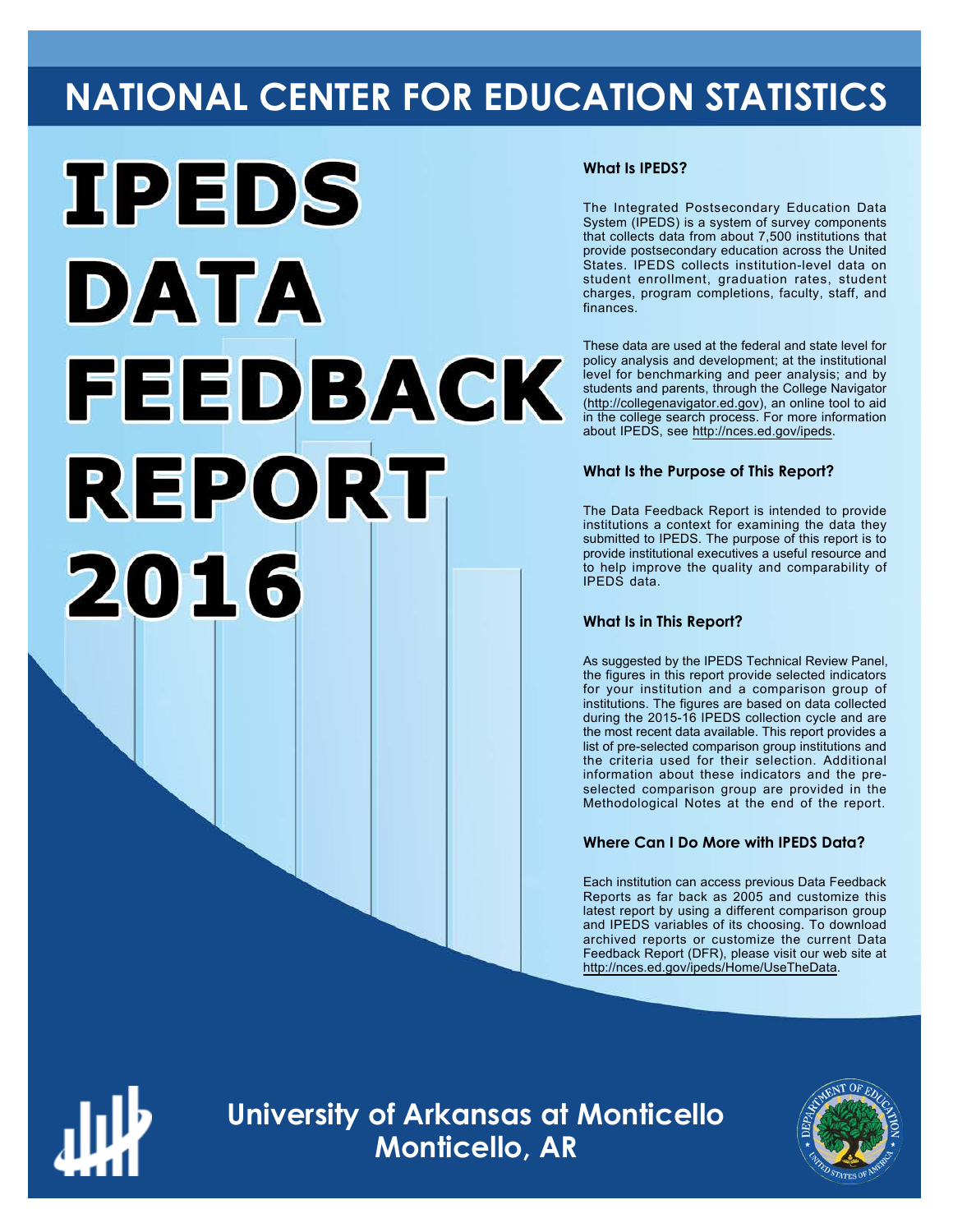# **COMPARISON GROUP**

Comparison group data are included to provide a context for interpreting your institution's statistics. If your institution did not define a custom comparison group for this report by July 17, NCES selected a comparison group for you. (In this case, the characteristics used to define the comparison group appears below.) The Customize Data Feedback Report functionality on the IPEDS Data Center [\(http://nces.ed.gov/ipeds/datacenter/\)](http://nces.ed.gov/ipeds/datacenter/) can be used to reproduce the figures in this report using different peer groups.

The custom comparison group chosen by University of Arkansas at Monticello includes the following 14 institutions:

Black Hills State University (Spearfish, SD)

- Bluefield State College (Bluefield, WV)
- Cameron University (Lawton, OK)
- Concord University (Athens, WV)
- Glenville State College (Glenville, WV)
- Henderson State University (Arkadelphia, AR) Kentucky State University (Frankfort, KY)
- Northwestern Oklahoma State University (Alva, OK)
- Savannah State University (Savannah, GA)
- Southeastern Oklahoma State University (Durant, OK)
- Southern Arkansas University Main Campus (Magnolia, AR)
- The University of Montana-Western (Dillon, MT)
- University of Arkansas at Pine Bluff (Pine Bluff, AR)
- West Virginia State University (Institute, WV)

#### **The figures in this report have been organized and ordered into the following topic areas:**

| 1) Admissions (only for non-open-admissions schools) | [No charts applicable] |             |
|------------------------------------------------------|------------------------|-------------|
| 2) Student Enrollment                                | Fig. 1 and 2           | Pg.3        |
| 3) Awards                                            | Fig. 3                 | Pg. 3       |
| 4) Charges and Net Price                             | Fig. 4 and $5$         | Pg. 4       |
| 5) Student Financial Aid                             | Fig. 6, 7, 8 and 9     | Pg. 4 and 5 |
| 6) Military Benefits*                                | [No charts applicable] |             |
| 7) Retention and Graduation Rates                    | Fig. 10, 11, 12 and 13 | Pg. 5 and 6 |
| 8) Finance                                           | Fig. 14 and 15         | Pg. 7       |
| 9) Staff                                             | Fig. 16 and 17         | Pg. 7       |
| 10) Libraries*                                       | [No charts applicable] |             |

\*These figures only appear in customized Data Feedback Reports (DFR), which are available through Use the Data portal on the IPEDS website.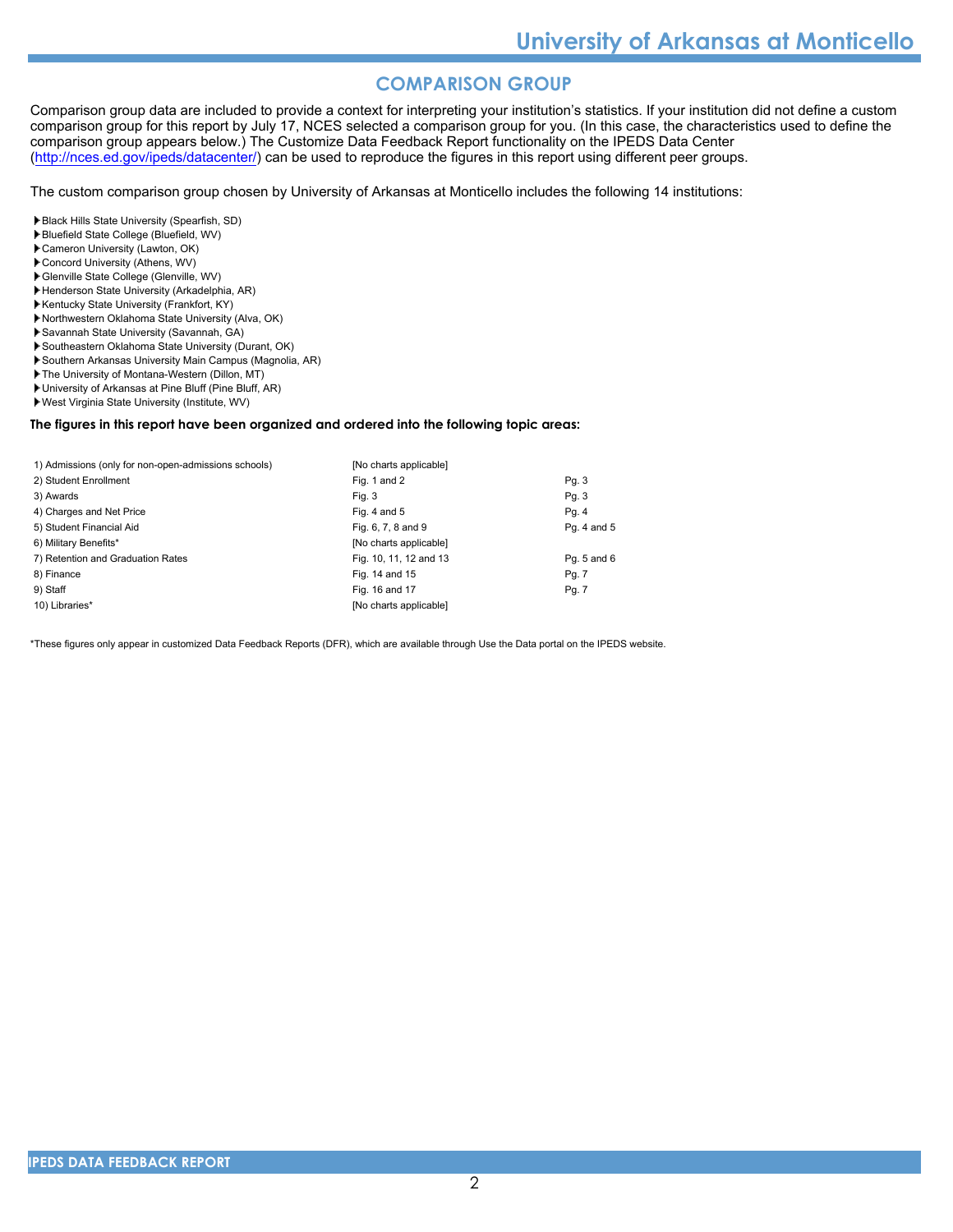



NOTE: For more information about disaggregation of data by race and ethnicity, see the Methodological Notes. Median values for the comparison group will not add to 100%. See "Use of Median Values for Comparison Group" for how median values are determined. N is the number of institutions in the comparison group. SOURCE: U.S. Department of Education, National Center for Education Statistics, Integrated Postsecondary Education Data System (IPEDS): Spring 2015, Fall Enrollment component.

#### **Figure 2. Unduplicated 12-month headcount of all students and of undergraduate students (2014-15), total FTE enrollment (2014-15), and full- and part-time fall enrollment (Fall 2015)**



NOTE: For details on calculating full-time equivalent (FTE) enrollment, see Calculating FTE in the Methodological Notes. Total headcount, FTE, and full- and part-time fall enrollment include both undergraduate and postbaccalaureate students, when applicable. N is the number of institutions in the comparison group.

SOURCE: U.S. Department of Education, National Center for Education Statistics, Integrated Postsecondary Education Data System (IPEDS): Fall 2015, 12-month Enrollment component and Spring 2016, Fall Enrollment component.

# **Figure 3. Number of degrees awarded, by level: 2014-15**



NOTE: For additional information about postbaccalaureate degree levels, see the Methodology Notes. N is the number of institutions in the comparison group. SOURCE: U.S. Department of Education, National Center for Education Statistics, Integrated Postsecondary Education Data System (IPEDS): Fall 2015, Completions component.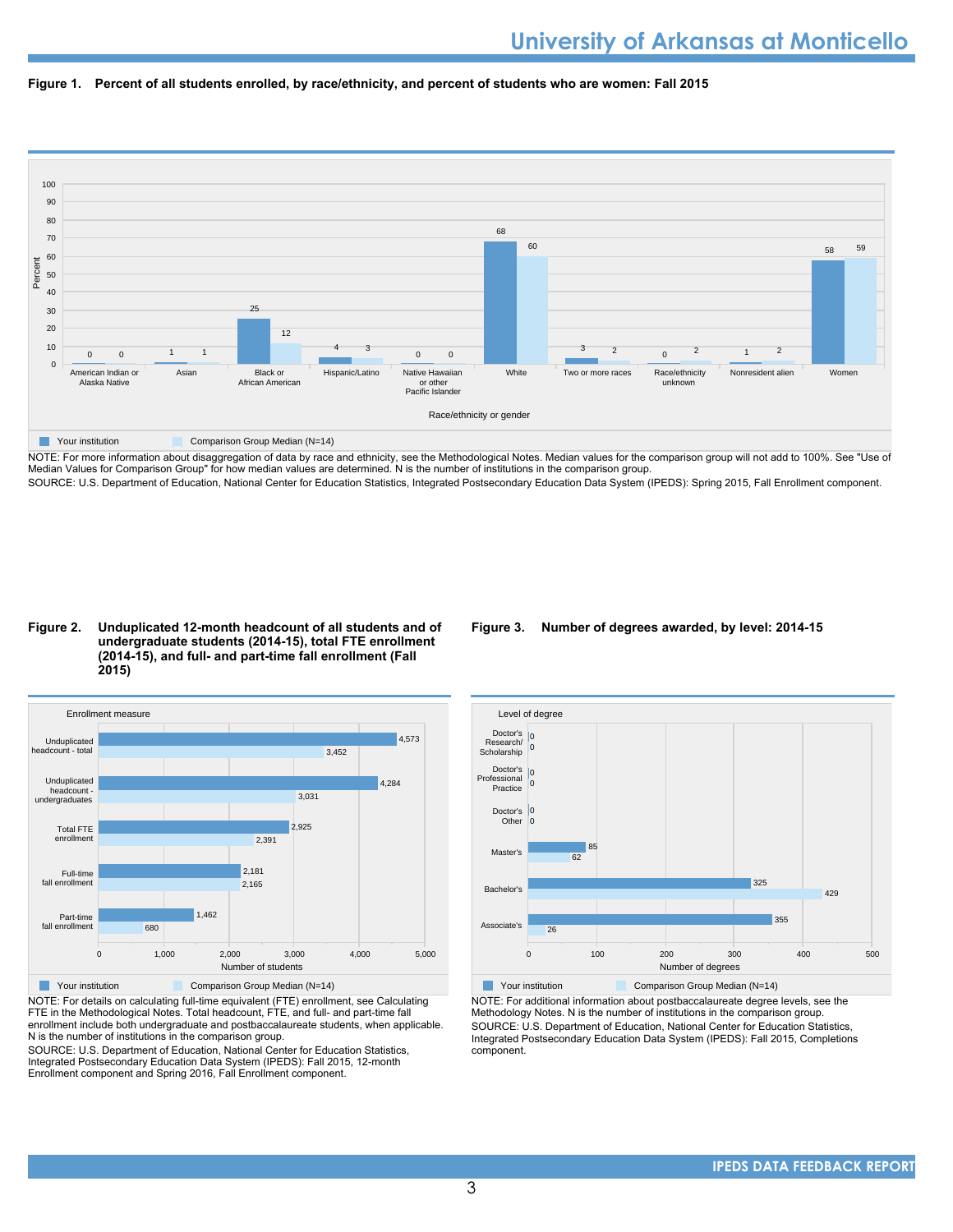# **University of Arkansas at Monticello**

**Figure 4. Academic year tuition and required fees for full-time, first-time degree/certificate-seeking undergraduates: 2012-13 to 2015-16**



NOTE: The tuition and required fees shown here are the lowest reported from the categories of in-district, in-state, and out-of-state. N is the number of institutions in the comparison group.

SOURCE: U.S. Department of Education, National Center for Education Statistics, Integrated Postsecondary Education Data System (IPEDS): Fall 2015, Institutional Characteristics component.

#### **Figure 6. Percent of full-time, first-time degree/certificate-seeking undergraduate students who were awarded grant or scholarship aid from the federal government, state/local government, or the institution, or loans, by type of aid: 2014-15**



NOTE: Any grant aid above includes grant or scholarship aid awarded from the federal government, state/local government, or the institution. Federal grants includes Pell grants and other federal grants. Any loans includes federal loans and other loans awarded to students. For details on how students are counted for financial aid reporting, see Cohort Determination in the Methodological Notes. N is the number of institutions in the comparison group.

SOURCE: U.S. Department of Education, National Center for Education Statistics, Integrated Postsecondary Education Data System (IPEDS): Winter 2015-16, Student Financial Aid component.





NOTE: Average net price is for full-time, first-time degree/certificate-seeking undergraduate students and is generated by subtracting the average amount of federal, state/local government, and institutional grant and scholarship awarded aid from the total cost of attendance. Total cost of attendance is the sum of published tuition and required fees, books and supplies, and the average room and board and other expenses. For details, see the Methodological Notes. N is the number of institutions in the comparison group.

SOURCE: U.S. Department of Education, National Center for Education Statistics, Integrated Postsecondary Education Data System (IPEDS): Fall 2015, Institutional Characteristics component; Winter 2015-16, Student Financial Aid component.

**Figure 7. Average amounts of grant or scholarship aid from the federal government, state/local government, or the institution, or loans awarded to full-time, first-time degree/certificate-seeking undergraduate students, by**



# Your institution **Comparison Group Median**

NOTE: Any grant aid above includes grant or scholarship aid awarded from the federal government, state/local government, or the institution. Federal grants includes Pell grants and other federal grants. Any loans includes federal loans and other loans awarded to students. Average amounts of aid were calculated by dividing the total aid awarded by the total number of recipients in each institution. N is the number of institutions in the comparison group.

SOURCE: U.S. Department of Education, National Center for Education Statistics, Integrated Postsecondary Education Data System (IPEDS): Winter 2015-16, Student Financial Aid component.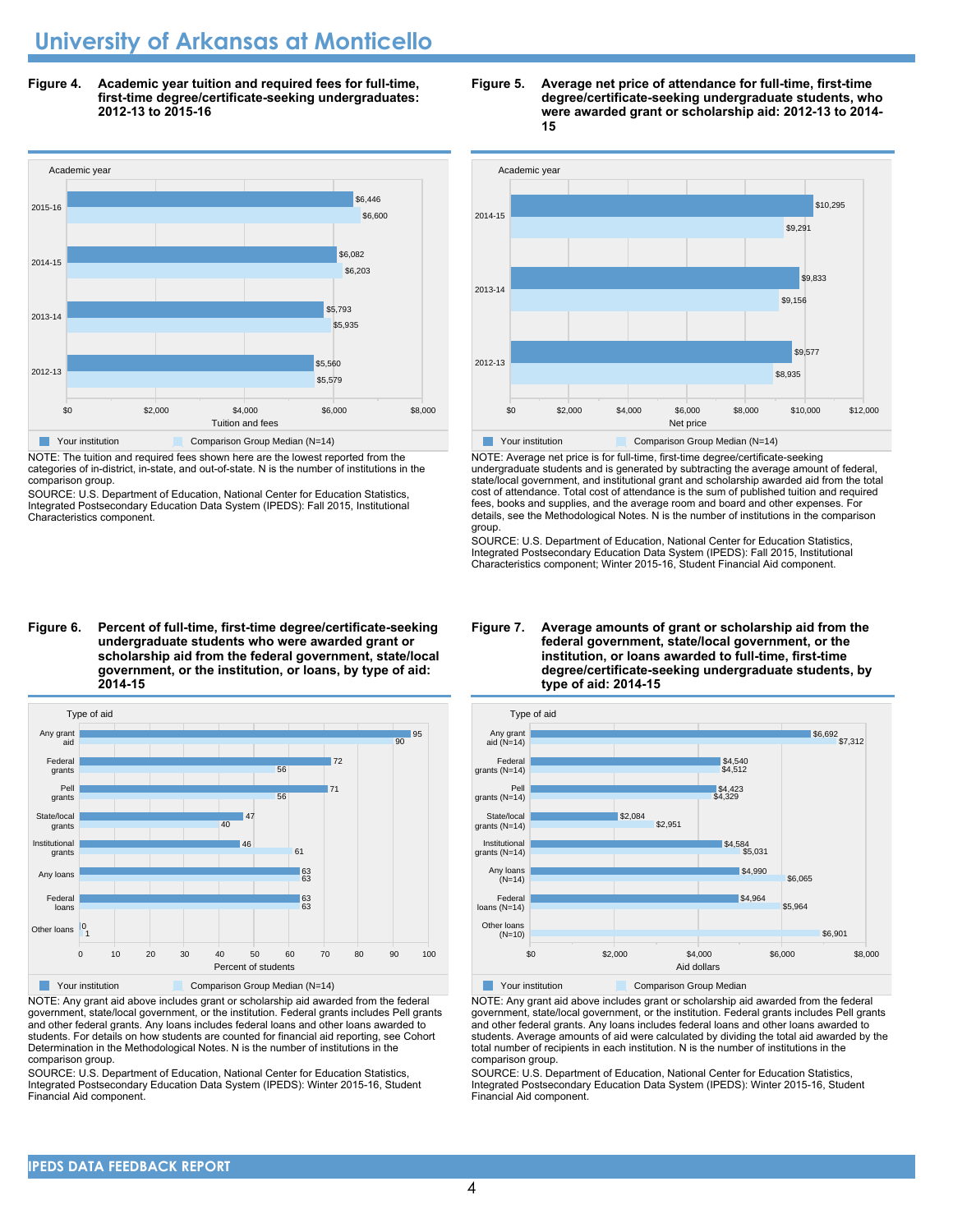# **University of Arkansas at Monticello**

**Figure 8. Percent of all undergraduates awarded aid, by type of aid: 2014-15**

**Figure 9. Average amount of aid awarded to all undergraduates, by type of aid: 2014-15**



NOTE: Any grant aid above includes grant or scholarship aid awarded from the federal government, state/local government, the institution, or other sources. Federal loans includes only federal loans awarded to students. N is the number of institutions in the comparison group.

SOURCE: U.S. Department of Education, National Center for Education Statistics, Integrated Postsecondary Education Data System (IPEDS): Winter 2015-16, Student Financial Aid component.



NOTE: Any grant aid above includes grant or scholarship aid from the federal government, state/local government, the institution, or other sources. Federal loans includes federal loans to students. Average amounts of aid were calculated by dividing the total aid awarded by the total number of recipients in each institution. N is the number of institutions in the comparison group.

SOURCE: U.S. Department of Education, National Center for Education Statistics, Integrated Postsecondary Education Data System (IPEDS): Winter 2015-16, Student Financial Aid component.

#### **Figure 10. Retention rates of full-time, first-time bachelor's degree seeking students (Fall 2014 cohort)**



NOTE: Retention rates are measured from the fall of first enrollment to the following fall. Academic reporting institutions report retention data as of the institution's official fall reporting date or as of October 15, 2014. Program reporters determine the cohort with enrollment any time between August 1-October 31, 2014 and retention based on August 1, 2015. Four-year institutions report retention rates for students seeking a bachelor's degree. For more details, see the Methodological Notes. N is the number of institutions in the comparison group.

SOURCE: U.S. Department of Education, National Center for Education Statistics, Integrated Postsecondary Education Data System (IPEDS): Spring 2015, Fall Enrollment component.

#### **Figure 11. Graduation and transfer-out rates of full-time, first-time degree/certificate-seeking undergraduates within 150% of normal time to program completion (2009 cohort)**



NOTE: Graduation rate cohort includes all full-time, first-time degree/certificate-seeking undergraduate students. Graduation and transfer-out rates are the Student Right-to-Know rates. Only institutions with mission to prepare students to transfer are required to report transfer out. For more details, see the Methodological Notes. N is the number of institutions in the comparison group.

SOURCE: U.S. Department of Education, National Center for Education Statistics, Integrated Postsecondary Education Data System (IPEDS): Winter 2015-16, Graduation Rates component.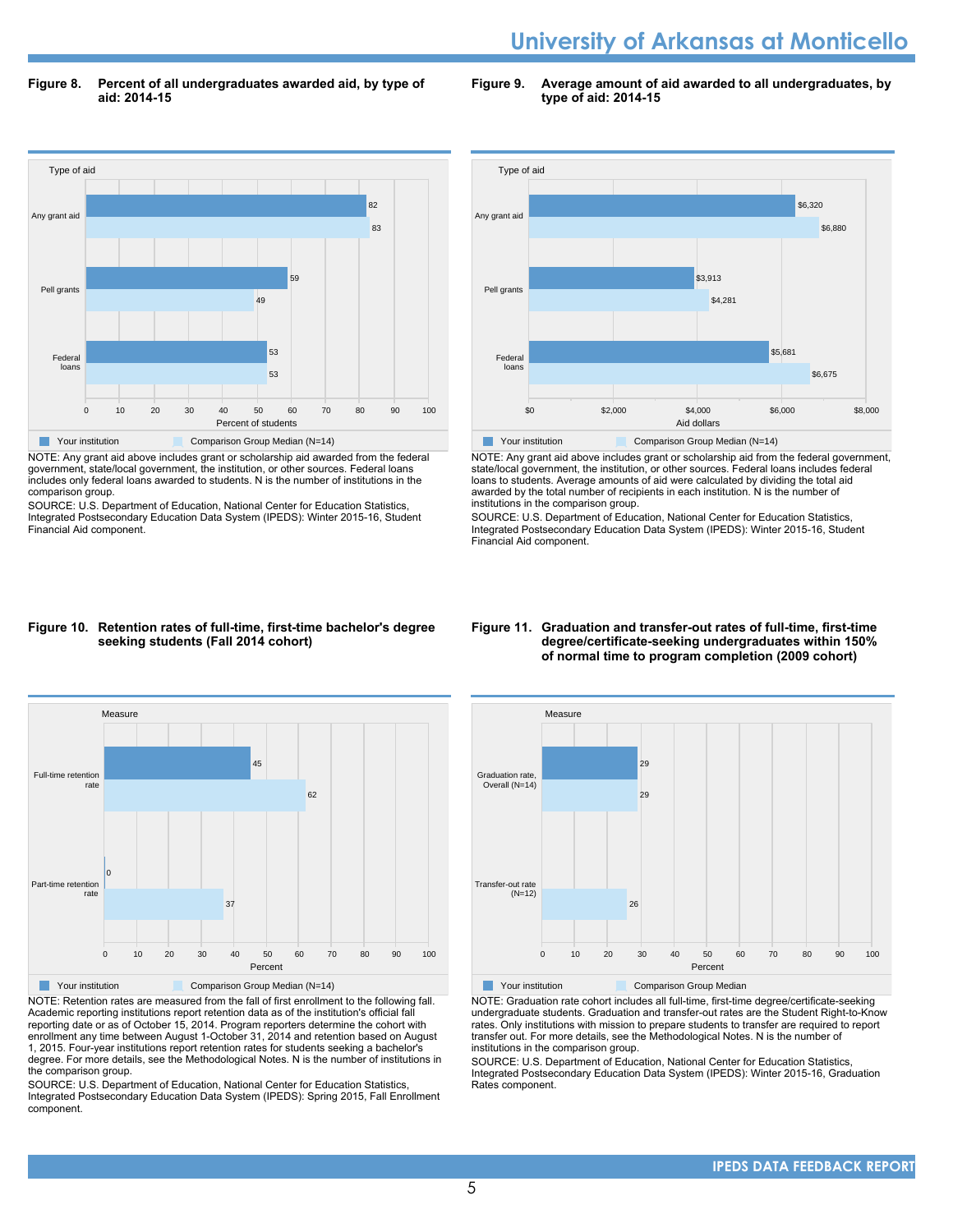



NOTE: The 6-year graduation rate is the Student Right-to-Know (SRK) rate; the 4- and 8 year rates are calculated using the same methodology. For details, see the Methodological Notes. N is the number of institutions in the comparison group. SOURCE: U.S. Department of Education, National Center for Education Statistics, Integrated Postsecondary Education Data System (IPEDS): Winter 2015-16, 200% Graduation Rates component.

#### **Figure 13. Graduation rates of full-time, first-time degree/certificate-seeking undergraduates within 150% of normal time to program completion, by race/ethnicity: 2009 cohort**



**The Comparison Group Median** Comparison Group Median

NOTE: For more information about disaggregation of data by race and ethnicity, see the Methodological Notes. The graduation rates are the Student Right-to-Know (SRK) rates. Median values for the comparison group will not add to 100%. N is the number of institutions in the comparison group.

SOURCE: U.S. Department of Education, National Center for Education Statistics, Integrated Postsecondary Education Data System (IPEDS): Winter 2015-16, Graduation Rates component.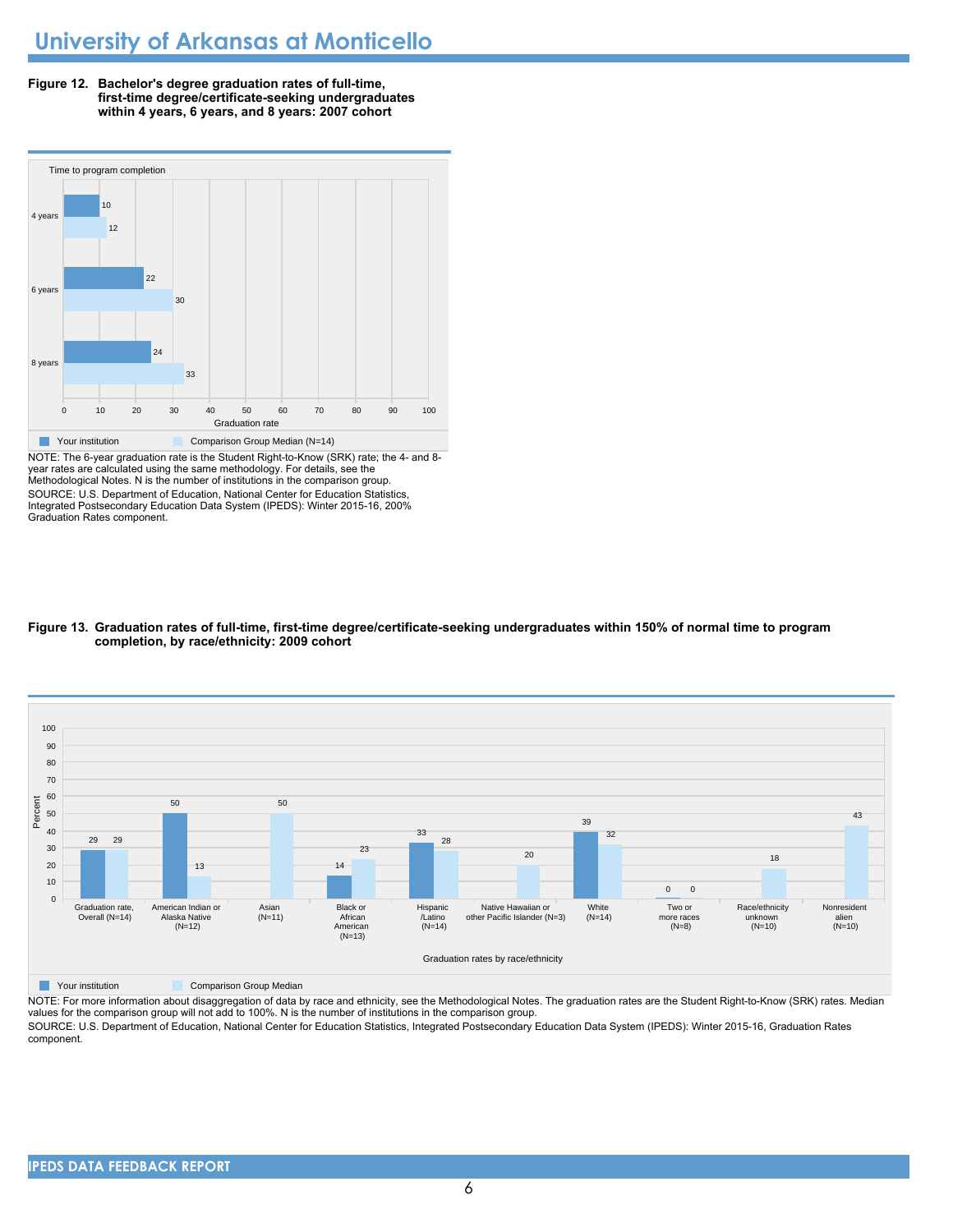# **University of Arkansas at Monticello**

**Figure 14. Percent distribution of core revenues, by source: Fiscal year 2015**

**Figure 15. Core expenses per FTE enrollment, by function: Fiscal year 2015**



NOTE: The comparison group median is based on those members of the comparison group that report finance data using the same accounting standards as the comparison institution. For a detailed definition of core revenues, see the Methodological Notes. N is the number of institutions in the comparison group.

SOURCE: U.S. Department of Education, National Center for Education Statistics, Integrated Postsecondary Education Data System (IPEDS): Spring 2015, Finance component.



NOTE: Expenses per full-time equivalent (FTE) enrollment, particularly instruction, may be inflated because finance data includes all core expenses while FTE reflects credit activity only. For details on calculating FTE enrollment and a detailed definition of core expenses, see the Methodological Notes. N is the number of institutions in the comparison group. SOURCE: U.S. Department of Education, National Center for Education Statistics, Integrated Postsecondary Education Data System (IPEDS): Fall 2015, 12-month Enrollment component and Spring 2015, Finance component.

#### **Figure 16. Full-time equivalent staff, by occupational category: Fall 2015**



NOTE: Graduate assistants are not included. For calculation details, see the Methodological Notes. N is the number of institutions in the comparison group. SOURCE: U.S. Department of Education, National Center for Education Statistics, Integrated Postsecondary Education Data System (IPEDS): Spring 2015, Human Resources component.

#### **Figure 17. Average salaries of full-time instructional non-medical staff equated to 9-month contracts, by academic rank: Academic year 2015-16**



NOTE: Average salaries of full-time instructional non-medical staff equated to 9-month contracts was calculated by multiplying the average monthly salary by 9. The average monthly salary was calculated by dividing the total salary outlays by the total number of months covered by staff on 9, 10, 11 and 12-month contracts.

SOURCE: U.S. Department of Education, National Center for Education Statistics, Integrated Postsecondary Education Data System (IPEDS): Spring 2015, Human Resources component.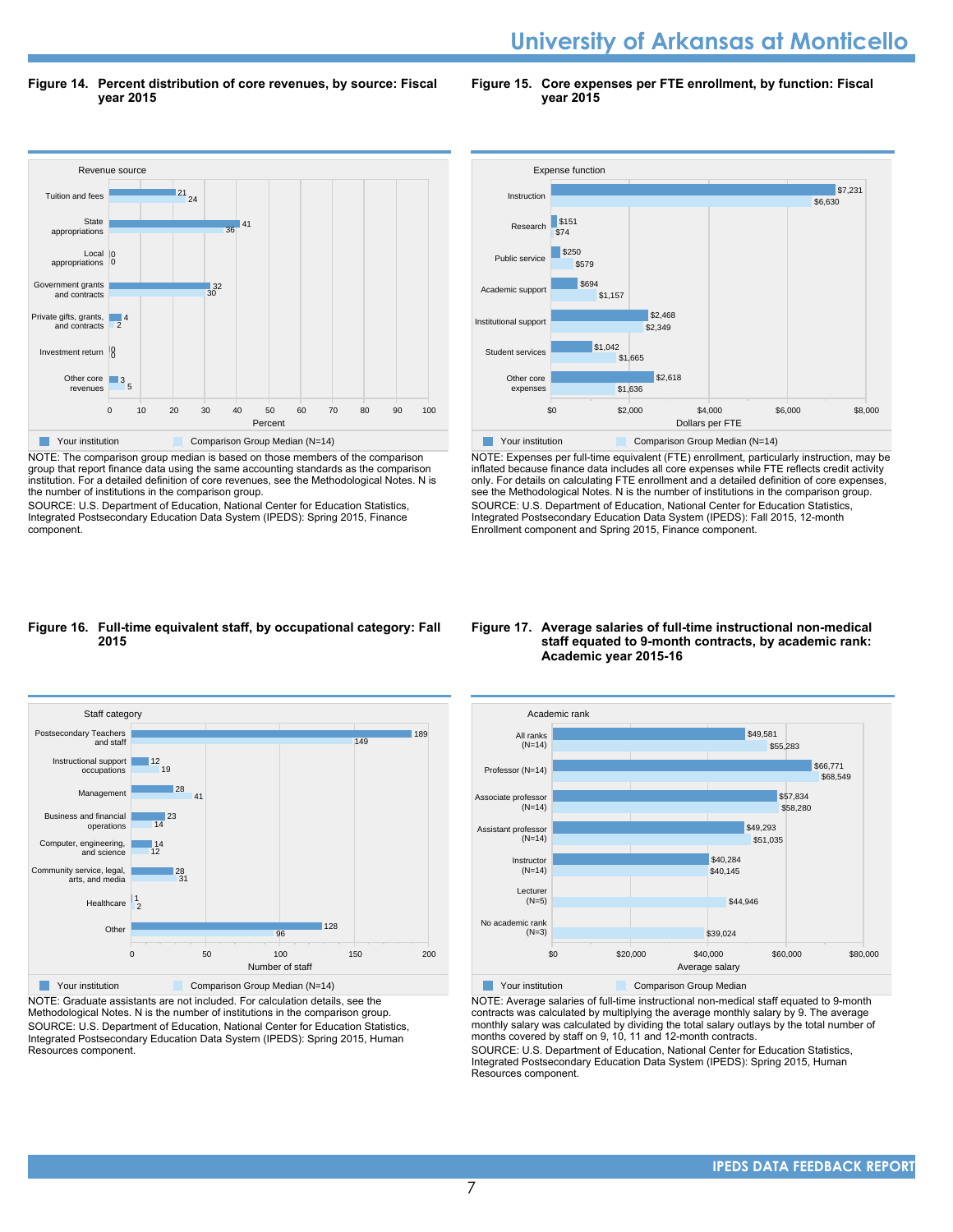# **METHODOLOGICAL NOTES**

# **Overview**

This report is based on data supplied by institutions to IPEDS during the 2015-16 data collection year. Response rates exceeded 99% for most surveys. Detailed response tables are included in IPEDS First Look reports at [http://nces.ed.gov/pubsearch/getpubcats.asp?sid=010.](http://nces.ed.gov/pubsearch/getpubcats.asp?sid=010)

# **Use of Median Values for Comparison Group**

The value for the comparison institution is compared to the median value for the comparison group for each statistic included in the figure. If more than one statistic is presented in a figure, the median values are determined separately for each indicator or statistic. Medians are not reported for comparison groups with fewer than three values. Where percentage distributions are presented, median values may not add to 100%. To access all the data used to create the figures included in this report, go to 'Use the Data' portal on the IPEDS website (<http://nces.ed.gov/ipeds>).

# **Missing Statistics**

If a statistic is not reported for your institution, the omission indicates that the statistic is not relevant to your institution and the data were not collected. Not all notes may be applicable to your report.

# **Use of Imputed Data**

All IPEDS data are subject to imputation for total (institutional) and partial (item) nonresponse. If necessary, imputed values were used to prepare your report.

# **Data Confidentiality**

IPEDS data are not collected under a pledge of confidentiality.

# **Disaggregation of Data by Race/Ethnicity**

When applicable, some statistics are disaggregated by race/ethnicity. Data disaggregated by race/ethnicity have been reported using the 1997 Office of Management and Budget categories. Detailed information about the race/ethnicity categories can be found at <http://nces.ed.gov/ipeds/reic/resource.asp>.

# **Cohort Determination for Reporting Student Financial Aid and Graduation Rates**

Student cohorts for reporting Student Financial Aid and Graduation Rates data are based on the reporting type of the institution. For institutions that report based on an academic year (those operating on standard academic terms), student counts and cohorts are based on fall term data. Student counts and cohorts for program reporters (those that do not operate on standard academic terms) are based on unduplicated counts of students enrolled during a full 12-month period.

# **DESCRIPTION OF STATISTICS USED IN THE FIGURES**

# **Admissions (only for non-open-admissions schools)**

# *Admissions and Test Score Data*

Admissions and test score data are presented only for institutions that do not have an open admission policy, and apply to first-time, degree/certificate-seeking undergraduate students only. Applicants include only those students who fulfilled all requirements for consideration for admission and who were notified of one of the following actions: admission, non-admission, placement on a wait list, or application withdrawn (by applicant or institution). Admitted applicants (admissions) include wait-listed students who were subsequently offered admission. Early decision, early action, and students who began studies during the summer prior to the fall reporting period are included. For customized Data Feedback Reports, test scores are presented only if they are required for admission.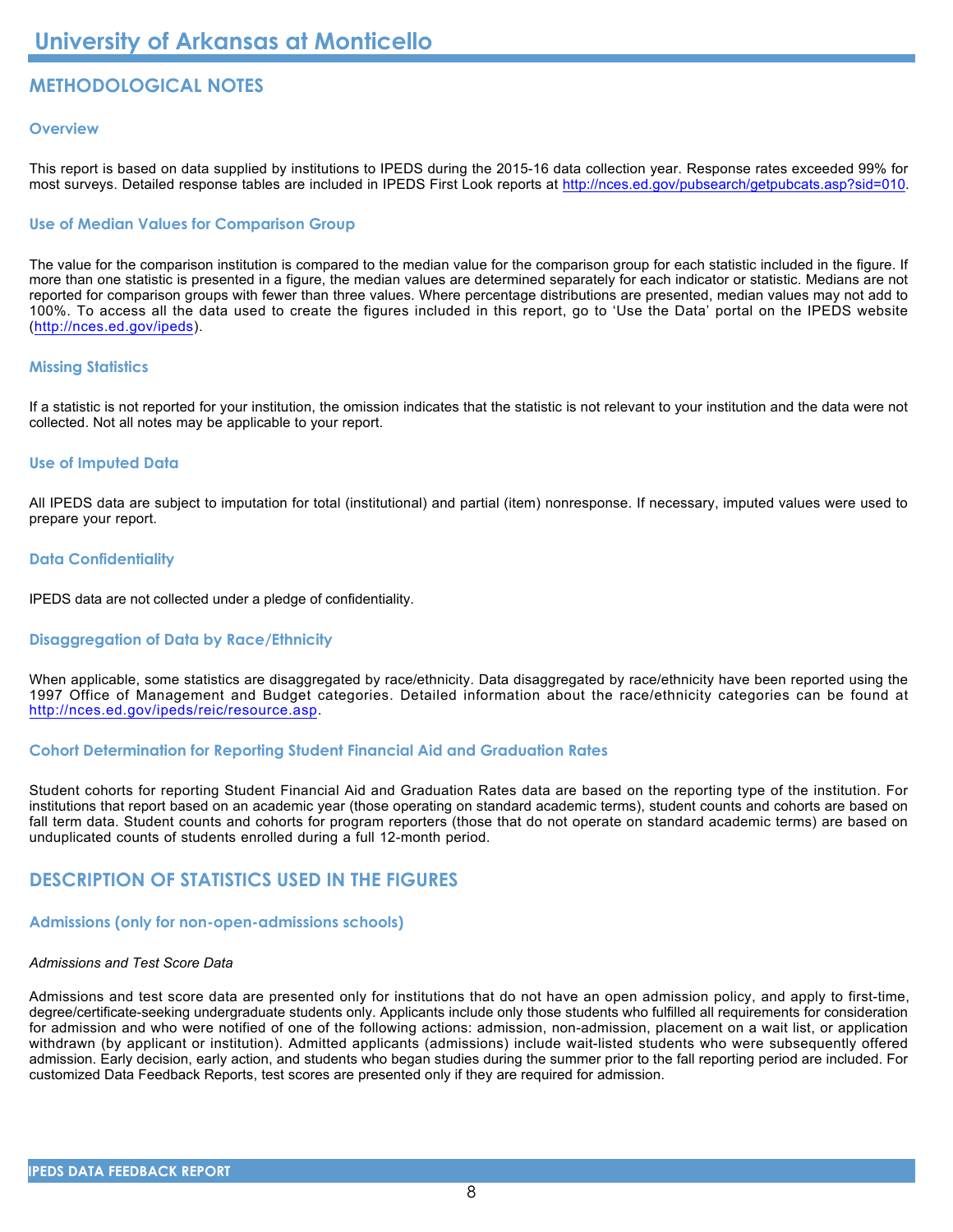#### **Student Enrollment**

#### *FTE Enrollment*

The full-time equivalent (FTE) enrollment used in this report is the sum of the institution's FTE undergraduate enrollment and FTE graduate enrollment (as calculated from or reported on the 12-month Enrollment component). Undergraduate and graduate FTE are estimated using 12 -month instructional activity (credit and/or contact hours). See "Calculation of FTE Students (using instructional activity)" in the IPEDS Glossary at <http://nces.ed.gov/ipeds/glossary/>.

#### *Total Entering Undergraduate Students*

Total entering students are students at the undergraduate level, both full- and part-time, new to the institution in the fall term (or the prior summer term who returned in the fall). This includes all first-time undergraduate students, students transferring into the institution at the undergraduate level, and non-degree/certificate-seeking undergraduates entering in the fall. Only degree-granting, academic year reporting institutions provide total entering student data.

# **Charges and Net Price**

#### *Average Institutional Net Price*

Average net price is calculated for full-time, first-time degree/certificate-seeking undergraduates who were awarded grant or scholarship aid from the federal government, state/local government, or the institution anytime during the full aid year. For public institutions, this includes only students who paid the in-state or in-district tuition rate. Other sources of grant aid are excluded. Average net price is generated by subtracting the average amount of federal, state/local government, and institutional grant and scholarship aid from the total cost of attendance. Total cost of attendance is the sum of published tuition and required fees, books and supplies, and the average room and board and other expenses.

For the purpose of the IPEDS reporting, aid awarded refers to financial aid that was awarded to, and accepted by, a student. This amount may differ from the aid amount that is disbursed to a student.

### **Retention and Graduation Rates**

#### *Graduation Rates and Transfer-out Rate*

Graduation rates are those developed to satisfy the requirements of the Student Right-to-Know Act and Higher Education Act, as amended, and are defined as the total number of individuals from a given cohort of full-time, first-time degree/certificate-seeking undergraduates who completed a degree or certificate within a given percent of normal time to complete all requirements of the degree or certificate program before the ending status date of August 31, 2014; divided by the total number of students in the cohort of full-time, first-time degree/certificateseeking undergraduates minus any allowable exclusions. Institutions are permitted to exclude from the cohort students who died or were totally and permanently disabled; those who left school to serve in the armed forces or were called up to active duty; those who left to serve with a foreign aid service of the federal government, such as the Peace Corps; and those who left to serve on an official church mission.

Transfer-out rate is the total number of students from the cohort who are known to have transferred out of the reporting institution (without earning a degree/award) and subsequently re-enrolled at another institution within the same time period; divided by the same adjusted cohort (initial cohort minus allowable exclusions) as described above. Only institutions with a mission that includes providing substantial preparation for students to enroll in another eligible institution are required to report transfers out.

#### *Retention Rates*

Retention rates are measures at which students persist in their educational program at an institution, expressed as a percentage. For fouryear institutions, this is the percentage of first-time bachelors (or equivalent) degree-seeking undergraduates from the previous fall who are again enrolled in the current fall. For all other institutions this is the percentage of first-time degree/certificate-seeking students from the previous fall who either re-enrolled or successfully completed their program by the current fall. The full-time retention rate is calculated using the percentage of full-time, first-time degree/certificate-seeking undergraduates, while the part-time rate is calculated using the percentage of part-time, first-time degree/certificate-seeking undergraduates.

#### **Finance**

#### *Core Revenues*

Core revenues for public institutions reporting under GASB standards include tuition and fees; state and local appropriations; government grants and contracts; private gifts, grants, and contracts; sales and services of educational activities; investment income; other operating and